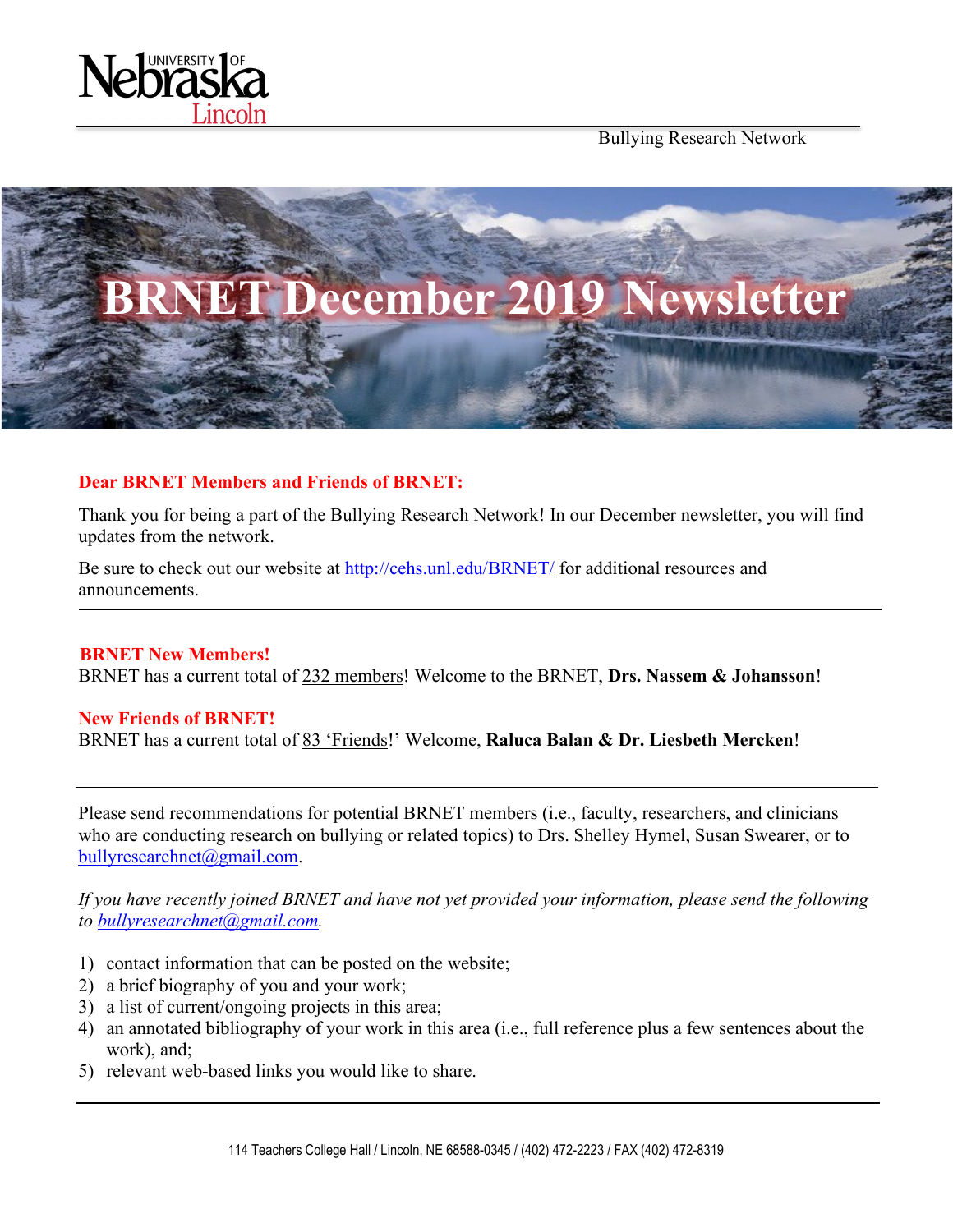#### **Friends of BRNET**

Friends of BRNET is a group of graduate students, administrators, parents, and individuals who are interested in learning more about the Bullying Research Network. Friends of BRNET receive our monthly e-newsletter. If you are interested in becoming a Friend of BRNET or want to refer someone to Friends of BRNET, please email Alia Noetzel, the BRNET Coordinator, at [bullyresearchnet@gmail.com](mailto:bullyresearchnet@gmail.com) with the following information: name, title, address, and email address.

#### **BRNET Member Grant/Funding Announcements**

Receipt of funding facilitates the BRNET mission to conduct interdisciplinary research related to bullying and aggression, with particular attention being paid to the link between basic and applied research. Thus, the BRNET directors are excited to offer members a new opportunity to share grants (and other sources of funding) they have received for their research projects.

Funding varies across countries and is not limited to federal grants. If you are interested in sharing your grants or funding with other BRNET members, please send an abstract of the research funding along with the funding source to  $\frac{\text{bulk}}{\text{presented}}$  mail.com and we will post the information on our website.

### **BRNET MEMBER ANNOUNCEMENTS**

### **(1)** *The Teacher's Guide to Resolving School Bullying: Evidence-Based Strategies and Pupil-Led Interventions***, a new book authored by BRNET Member Dr. Elizabeth Nassem**

Drawing on the author's cutting-edge research this practical book helps teachers better understand the causes of bullying, gives them confidence to resolve nuanced cases, and provides them with the tools to develop pupil-led anti-bullying campaigns. This book delves into the complex nature of bullying at school in a clear and approachable way. It helps school staff understand the student's views and experiences of bullying, and how power imbalances and systemic inequalities can contribute to bullying relationships between pupils. The author provides evidence-based interventions that suggest ways teachers can develop knowledge and skills to resolve incidents. Key to this is a new approach to pupil-led interventions which allows staff to harness pupil voices to develop effective anti-bullying strategies. Included are resources and tools to help teachers set up these advisory groups and interventions, and train others to do the same. This is essential reading for teachers looking for a comprehensive and accessible guide to tackling bullying. Take a look here: [https://www.amazon.co.uk/Complexity-School-Bullying-Nassem-](https://www.amazon.co.uk/Complexity-School-Bullying-Nassem-Elizabeth/dp/1785924192)[Elizabeth/dp/1785924192](https://www.amazon.co.uk/Complexity-School-Bullying-Nassem-Elizabeth/dp/1785924192)

### **(2) Job Opportunity**

The Department of Child and Youth Studies at Brock University, St. Catharines, Ontario invites applications for a SSHRC Canada Research Chair Tier 2 position in Children and Youth: Performance and Mental Health at the rank of assistant or associate professor level to commence July 1, 2020. Please see attached PDF for additional information.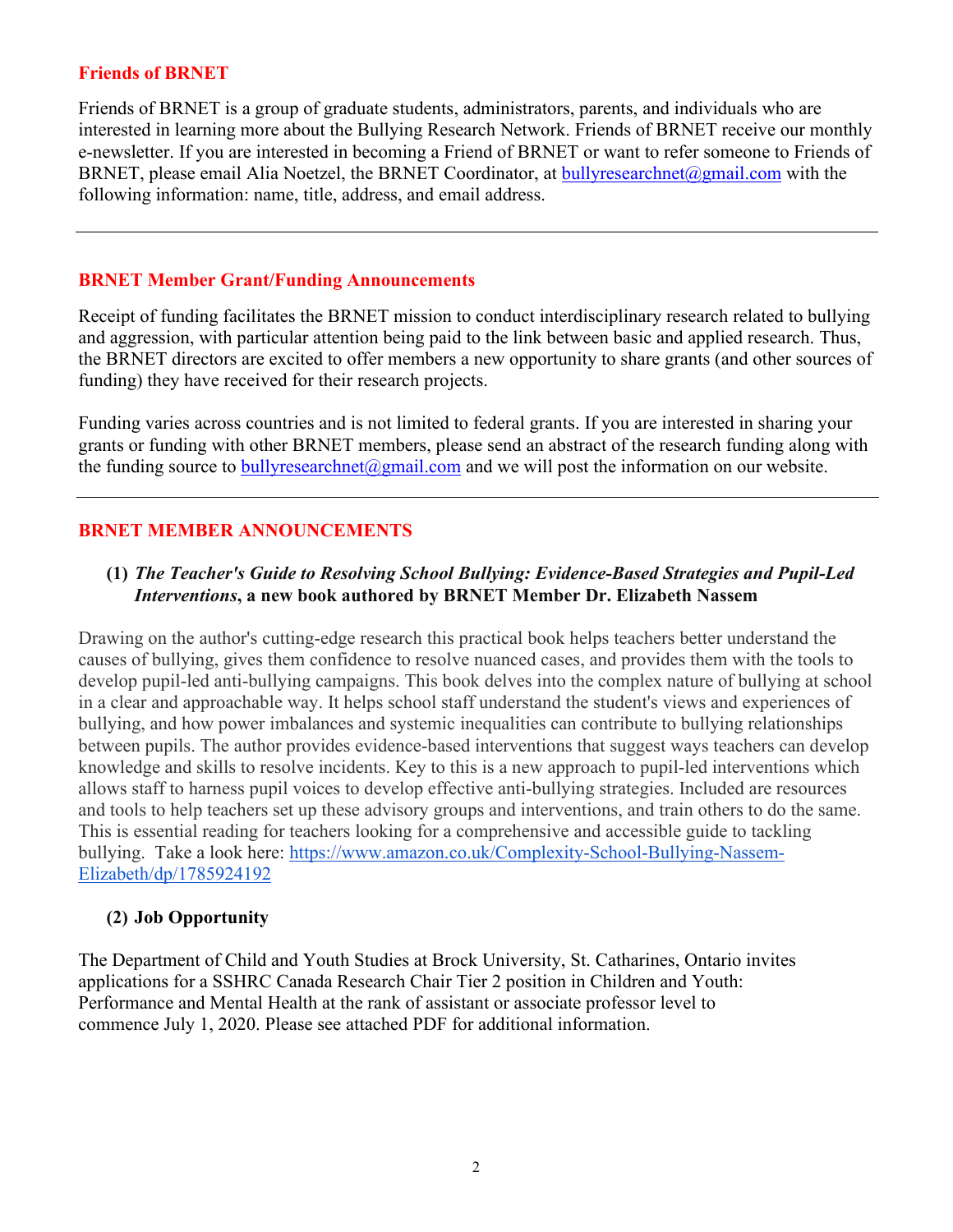# **(3) Articles of Interest**

Dear Colleagues,

Please find attached a new multiplex SIENA paper in [Journal of Research on Adolescence](https://urldefense.proofpoint.com/v2/url?u=https-3A__onlinelibrary.wiley.com_doi_full_10.1111_jora.12501&d=DwMDaQ&c=Cu5g146wZdoqVuKpTNsYHeFX_rg6kWhlkLF8Eft-wwo&r=pWic30ayAUnLgVZ5-oscRywEhLuq0OrRNorCTMj4dgo&m=DJqYMSpmB1THjQZpjfp2GdfQPOeopXDQ_LKne1MTRxY&s=6iBG7tYGOsKWLeJ6vA8tjKJGawIO_c2HhnlLgqTivIM&e=) with as highlights: (1) friendship and help networks show some similarities, but only partly overlap and have distinct characteristics; (2) mutual help was important for the maintenance of friendship, but not for the initiation of friendship; (2) mutual friendships provided a context in which help took place.

Van Rijsewijk, L. G. M., Snijders, T. A. B., Dijkstra, J. K., Steglich, C. E. G., & Veenstra, R. (2019). The interplay between adolescents' friendships and the exchange of help: A longitudinal multiplex social network study. Journal of Research on Adolescence, doi: 10.1111/jora.12501.

And another multiplex SIENA paper examining the association between friendship and academic networks. This study indicated that: (1) in high-ability classrooms students chose high-achieving peers as academic partners; (2) in high-ability classrooms students avoided deviant peers (i.e., those high in school misconduct) as academic partners; and (3) academic relationships led to friendships, and vice versa, in both high- and low-ability classrooms.

Palacios, D., Dijkstra, J. K., Villalobos, C., Treviño, E., Berger, C., Huisman, M., & Veenstra, R. (2019). Classroom ability composition and the role of academic performance and school misconduct in the formation of academic and friendship networks. Journal of School Psychology, 74, 58-73, doi: 10.1016/j.jsp.2019.05.006.

If you have related manuscripts (in press or submitted), please let us know. We would be glad to receive it. Best wishes,

René Veenstra, Loes van Rijsewijk, and Diego Palacios, and others

# **(4) Save the Date—Workshop on Aggression 2020 in Turku, Finland**

The 25th Workshop on Aggression will take place on **November 13-14, 2020** in Turku, Finland, with the overarching theme "Prevention of aggression and violence among and against youth." Please come to meet researchers studying bullying, dating violence, online abuse and grooming, child maltreatment, and other types of aggression, and evidence-based prevention of these global challenges. This workshop is hosted by BRNET member, Dr. Christina Salmivalli.

# **(5) Save the Date—Bullying Research Symposium 2020 in Vienna, Austria**

The Bullying Research Symposium (BRS) will take place on **November 6-7, 2020** at the University of Vienna (Austria) and addresses scholars on all career stages with a research focus on school bullying. The aim of the symposium is a more intensive exchange about the ongoing research and to set up a closer network between the individual researchers and/or research teams.

Besides the keynotes the program will include shorter presentations, symposia, databased workshops and a poster session. The thematic focus is set around teachers and school bullying. We are very proud to welcome Prof. Dr. Sheri Bauman (University of Arizona, USA) and Prof. Yuichi Toda (Osaka Kyoiku University, Japan) in Vienna as keynote speakers, who will provide input from an international perspective.

More information on registration and submission follows in early 2020.